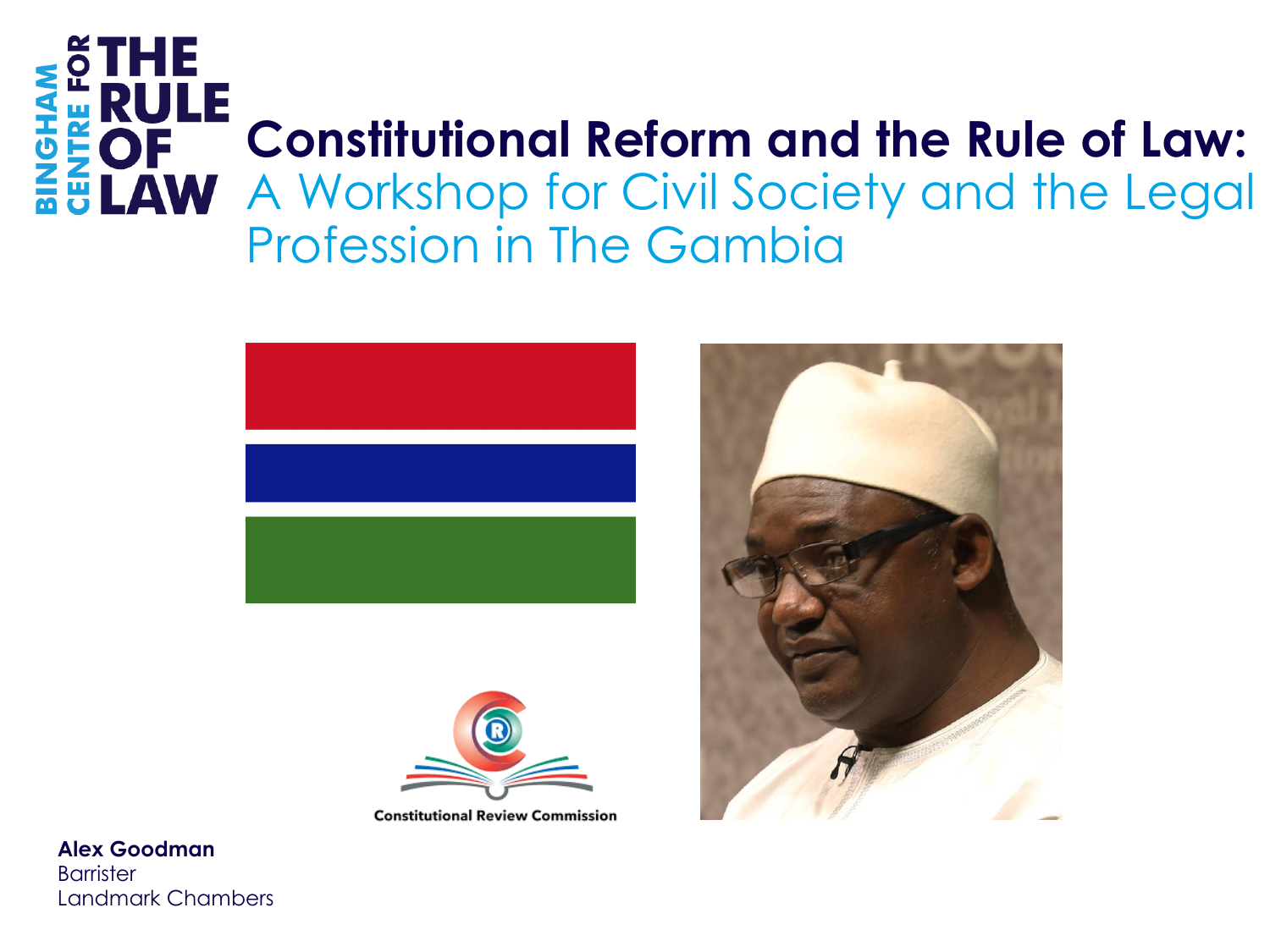

- Chapter VI of the Draft Constitution (sections 30- 71)
- Overall a modern and admirable foundation for a new democracy over and above e.g. ECHR.
- Why do fundamental rights matter or make a difference?
- How does the draft constitution ensure people can actually use these rights?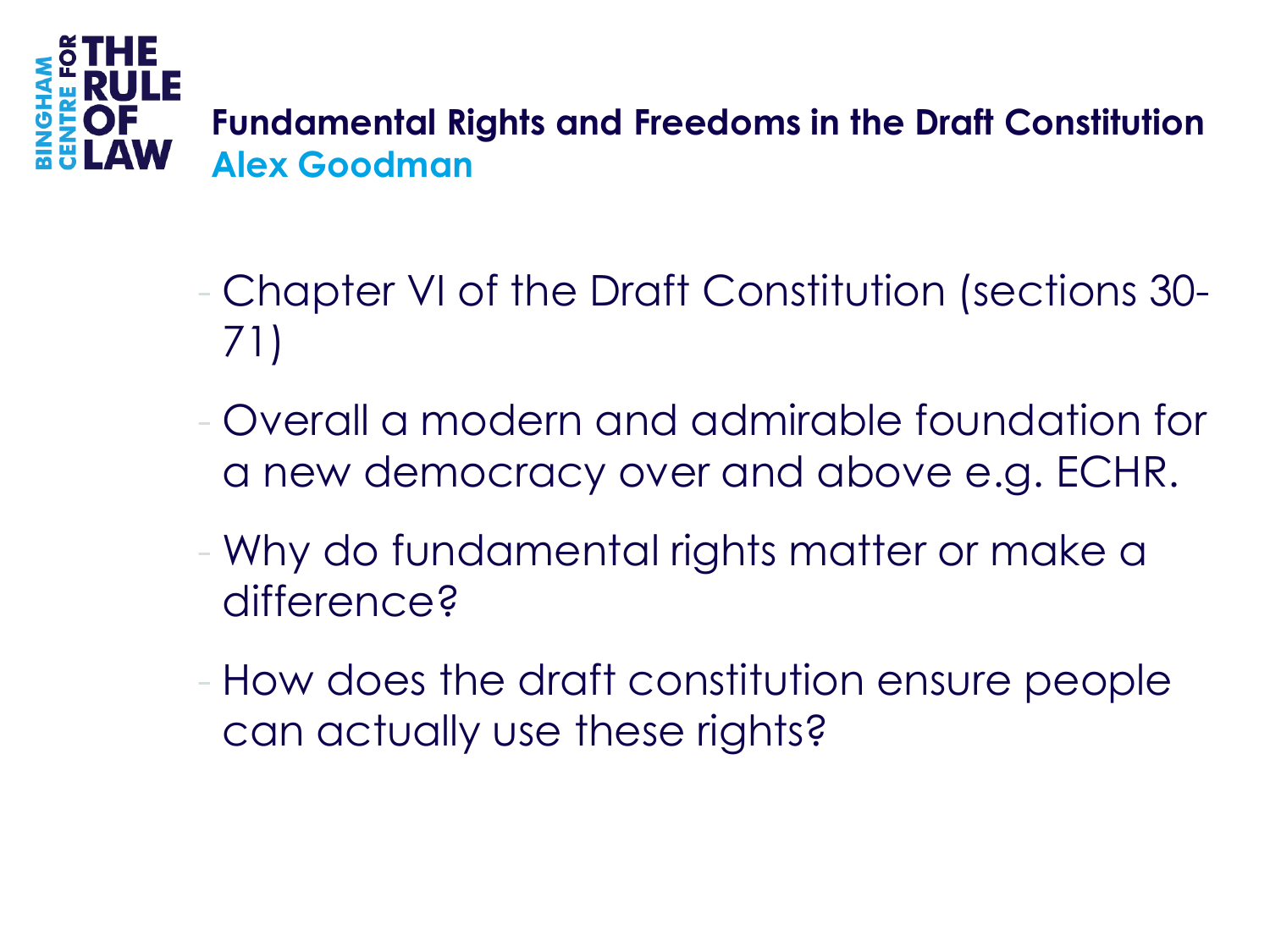

#### **Abuses which the Draft Constitution seeks to redress**

How does the Constitution help if:

- - Paramilitary groups detain people in illegal detention centres.
- - Police carry out brutal practices towards political dissidents; racial minorities or peaceful demonstrators
- - A disabled person is unfairly debarred from a job
- - The state shuts down independent media
- - Soldiers demand protection money
- - The state takes people's land to build a pipeline without proper compensation?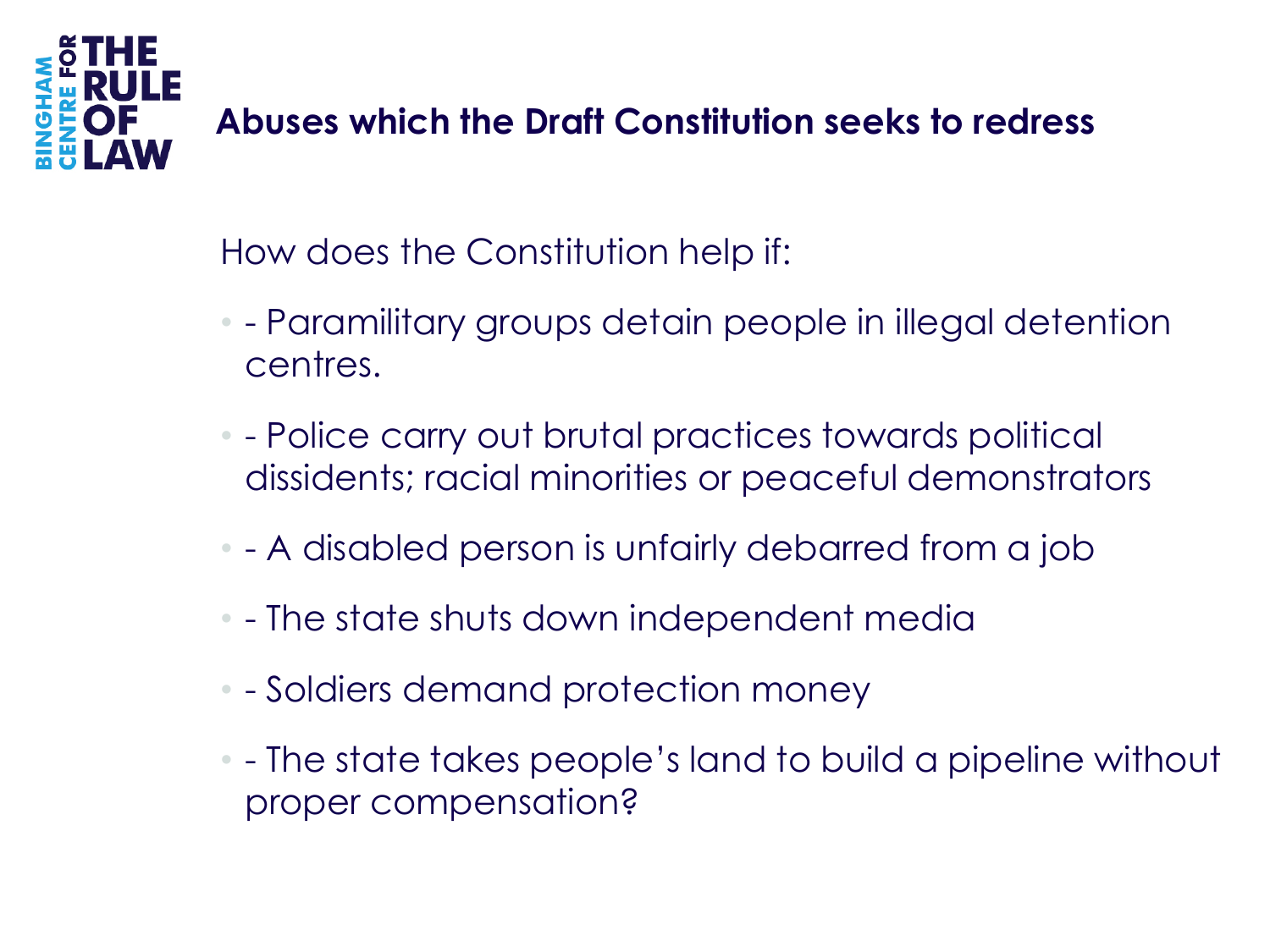# **The Existing Constitution- Summary of Rights**

Fundamental right in the existing constitution:

- Section 18- Right to Life

**AHONI** 

- Section 19- Right to Liberty
- Section 20- Protection from Slavery
- Section 21- Prohibition on torture, inhuman treatment etc
- Section 22- Protection from deprivation of property without compensation
- Section 23- Right to Privacy
- Section 24- Right to Fair Trial
- Section 25- Freedom of Speech; Assembly; freedom of religion
- Section 33- Non-discrimination
- Sections 35-6 Emergency Powers provisions
- Section 37: Basic right to seek redress in the High Court.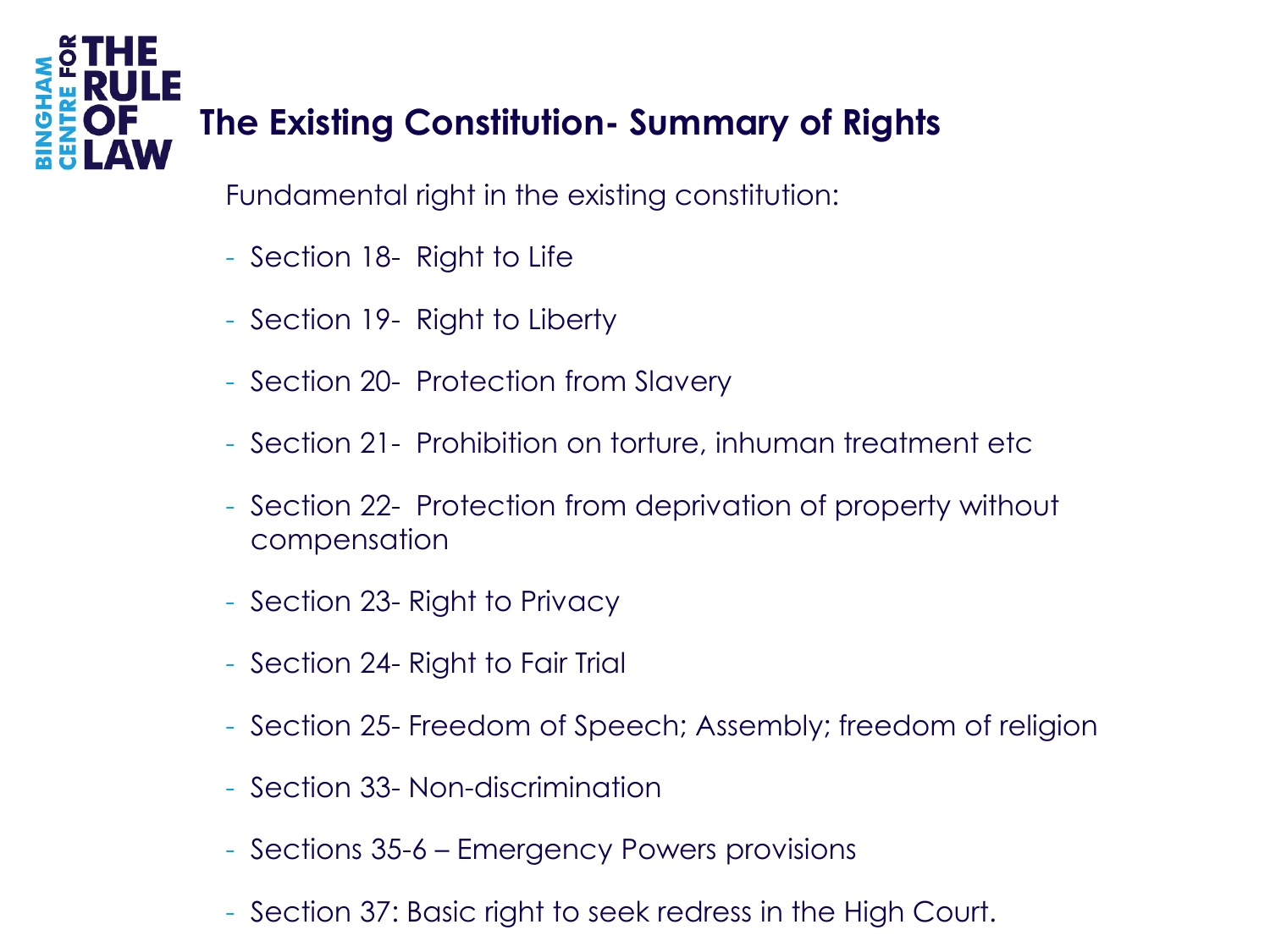

# **The Draft Constitution: Main Changes**

All of those existing rights are still within the new draft constitution. The main changes/additions are:

- 1. The existing rights are in many cases modernised and made more specific.
- 2. New rights are introduced.
- 3. The draft constitution seeks to ensure that anyone in the Gambia can go to court to get a remedy for breaches of their rights. Brings in new mechanisms; strengthens procedures for redress.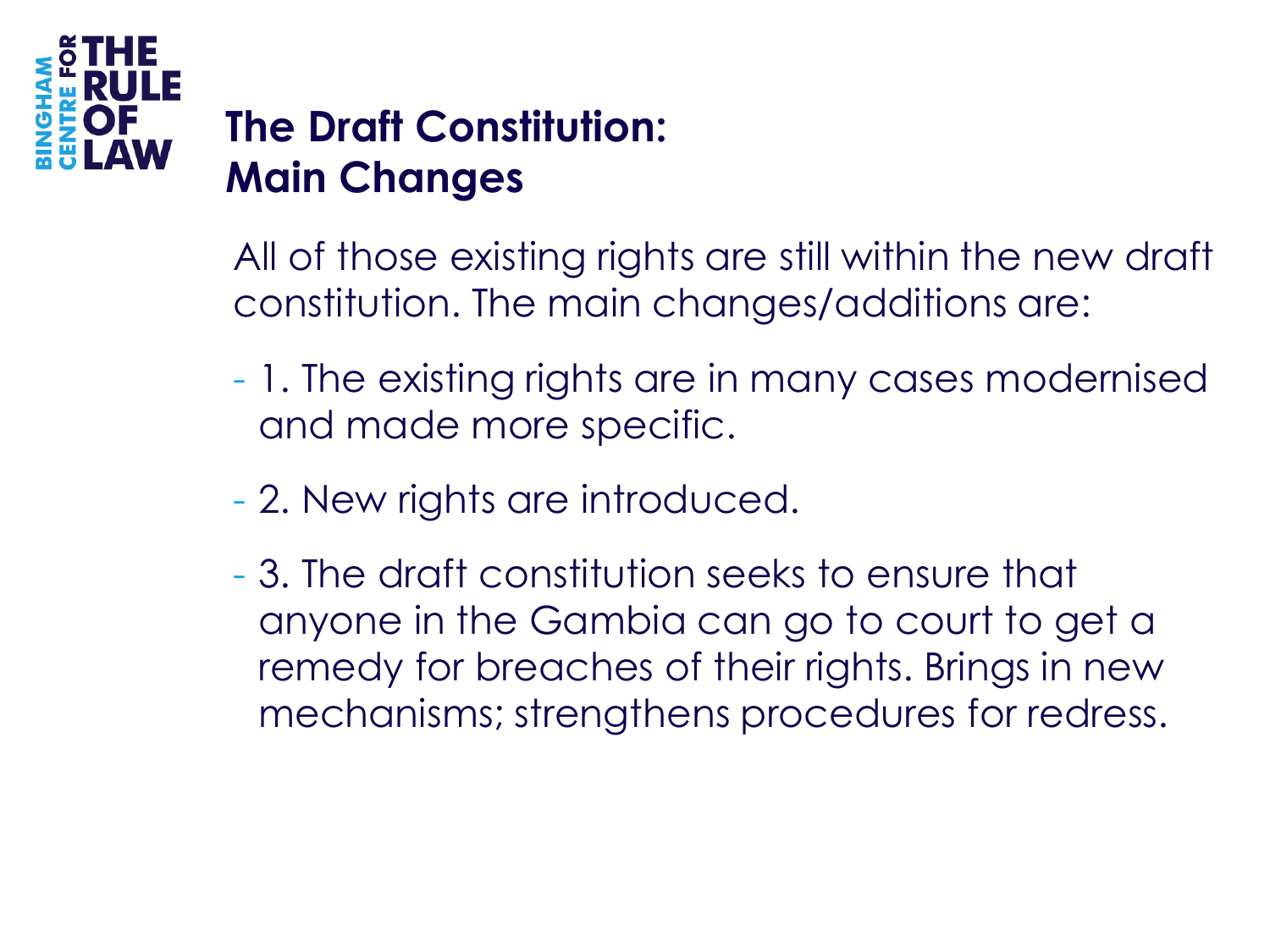

# **Draft Constitution: Specific New Rights**

#### **Section 60- Economic and Social Rights**

- **60.** (1) Every person has the right-
- (a) to the highest attainable standard of health, which includes the right to health care services, including reproductive health care;
- (b) to accessible and adequate housing, and to reasonable standards of sanitation;
- (c) to be free from hunger, and to have adequate food of acceptable quality;
- (d) to clean and safe water in adequate quantities; and
- (e) to social security.
- (2) A person shall not be denied emergency medical treatment.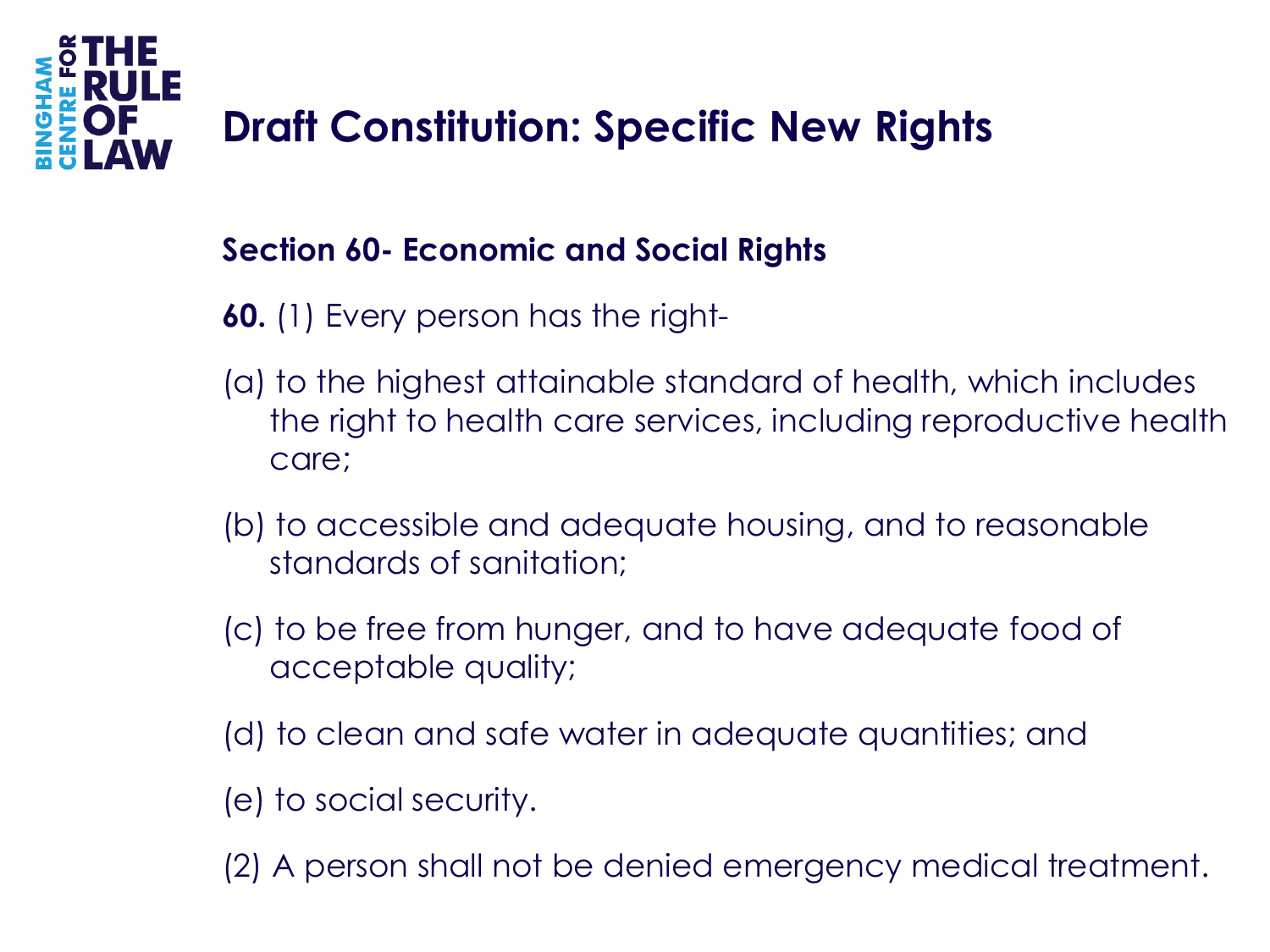

### **Section 64: Right to Development**

*64. (1) All peoples have, and every person has, a right to development, and to the enjoyment of economic, social, cultural and political development.* 

- Section 32(2) requires the state to take measures to achieve the progressive realisation of this right as well as the social and economic rights under section 60
- Note combination with non-discrimination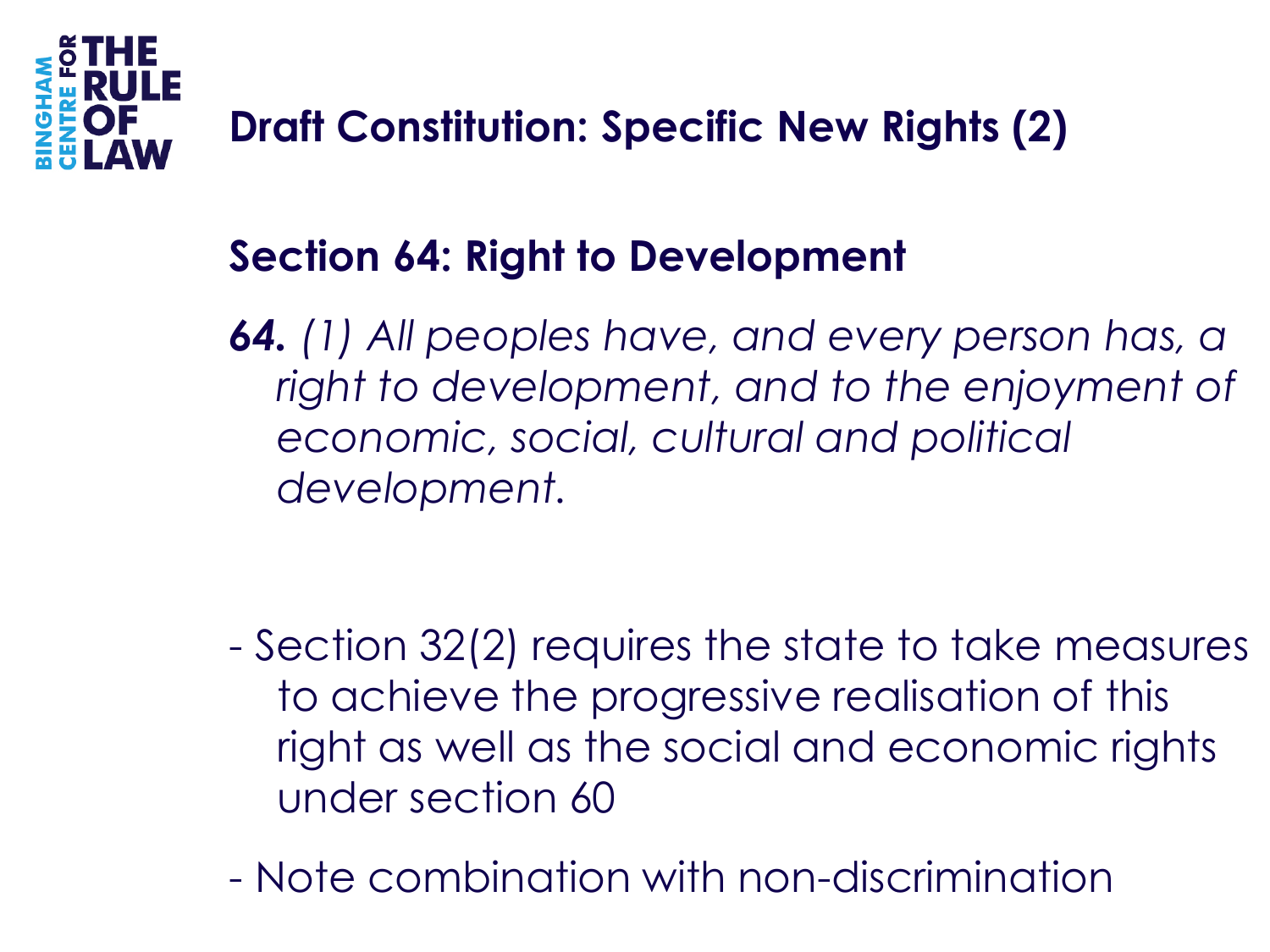# **HウN**

#### **Draft Constitution-S.31(5) State to justify allocation of resources**

- (5) In applying any rights under sections 55 (2) (b), (c) [rights to education] and (d), 60 and 64, if the State claims that it does not have the resources to implement the rights, a court, tribunal or other authority shall be guided by the following principles-
- (a) it is the responsibility of the State to show that the resources are not available and when they shall be available;
- (b) in allocating resources, the State shall give priority to ensuring the widest possible enjoyment of the fundamental right or freedom having regard to prevailing circumstances, including the vulnerability of particular groups, individuals, or communities; and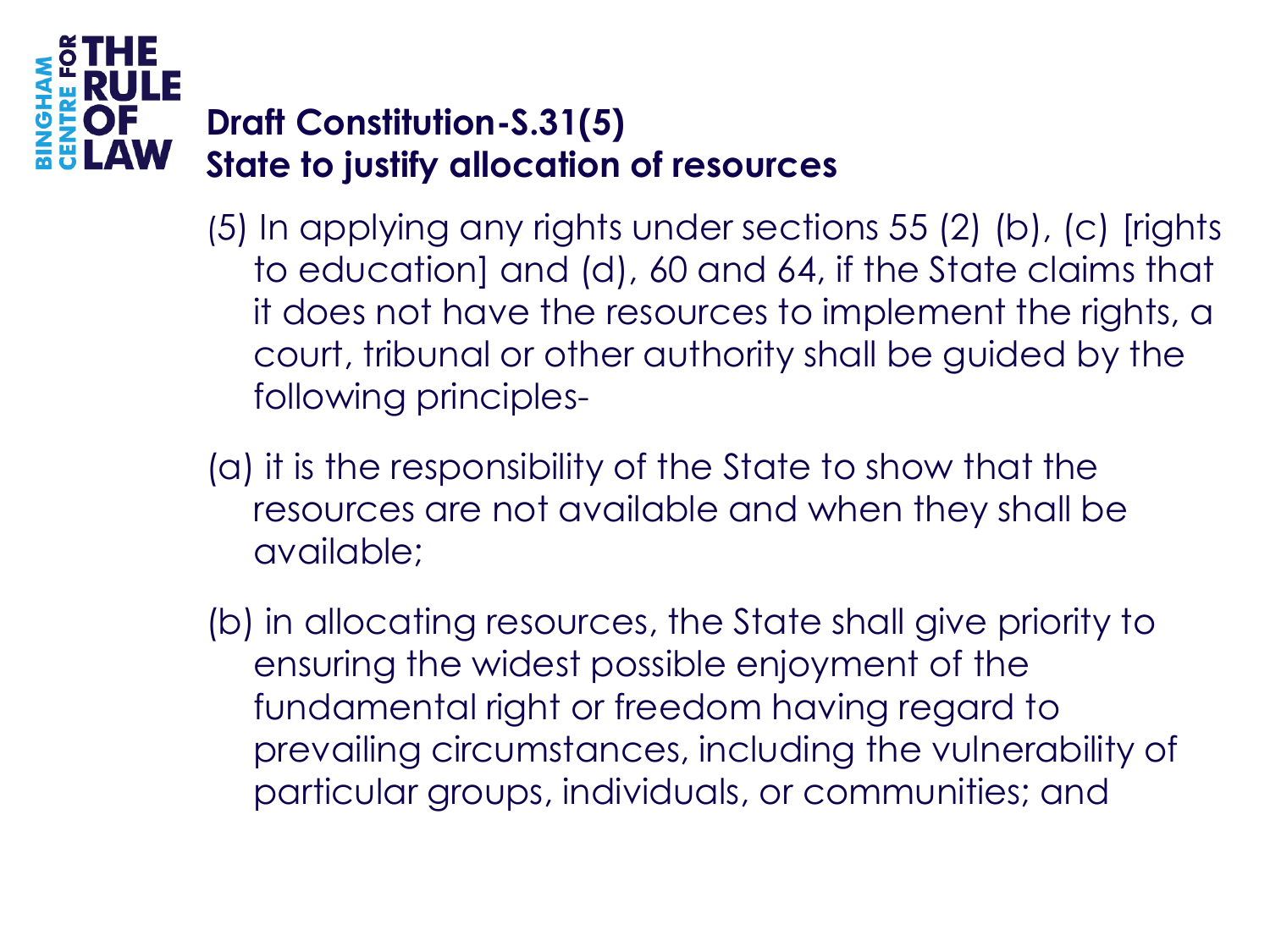

# **Right to clean environment**

- **59.** Every person has the right to a clean and healthy environment, which includes the right-
- (a) to have the environment protected for the benefit of present and future generations through legislative and other measures, particularly those contemplated in Chapter XIV, and
- (b) to have obligations relating to the environment fulfilled under Chapter XIV.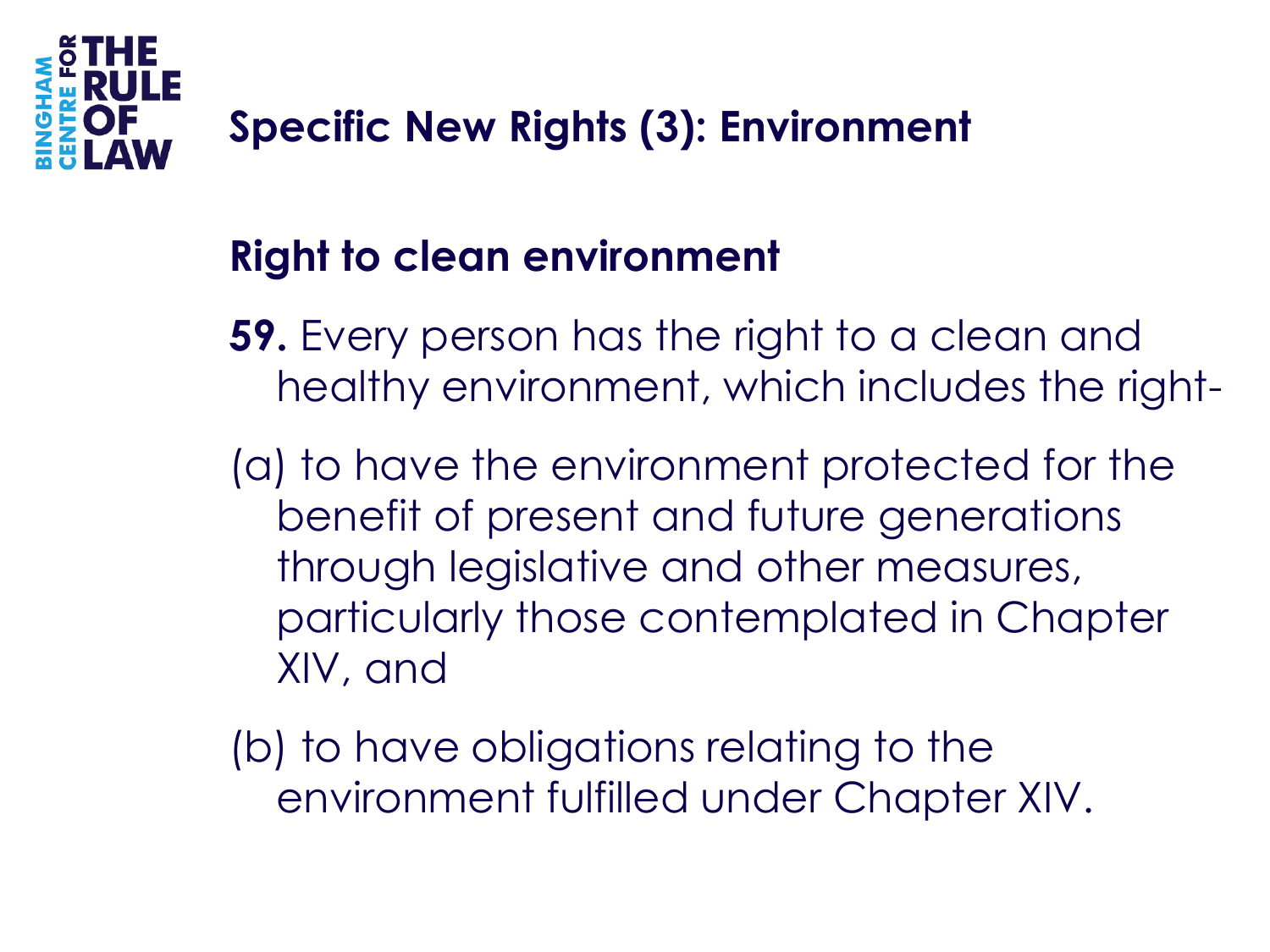

**Specific Rights in the Draft Constitution continued Chapter XIV, section 252 - Environment**

**s. 252.** (1) Land, environment and natural resources in The Gambia shall be held, used and managed in a manner that is equitable, efficient, productive and sustainable, and in accordance with the following principles-

(a) equitable access and security of land rights…

- (c) sustainable exploitation, utilisation, productive management and conservation of the environment, land and natural resources, and the equitable sharing of the accruing benefits;
- (d) protection, conservation, preservation and sustainable use of land, environment and natural resources for the benefit of present and future generations…
- (f) establishment of systems of environmental impact assessment…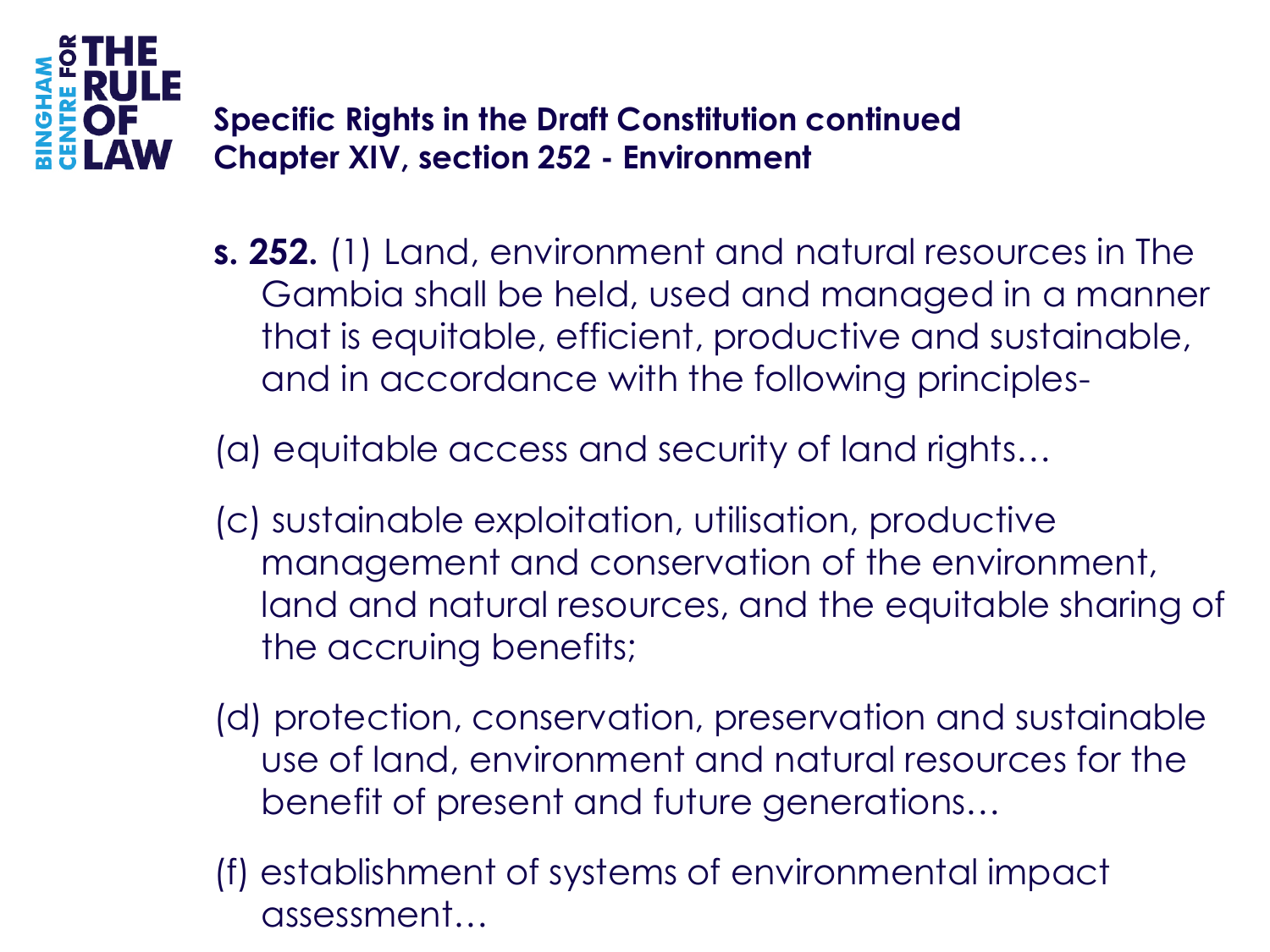

#### **Continued…**

- (g) recognition of the adverse effects of climate change on the sustainable use of land…
- (i) sound conservation and protection of ecologically sensitive areas;
- (j) public participation in the management, protection and conservation of land, environment, and natural resources;
- (k) elimination of discrimination in law, customs and practices related to land and property in land based on gender;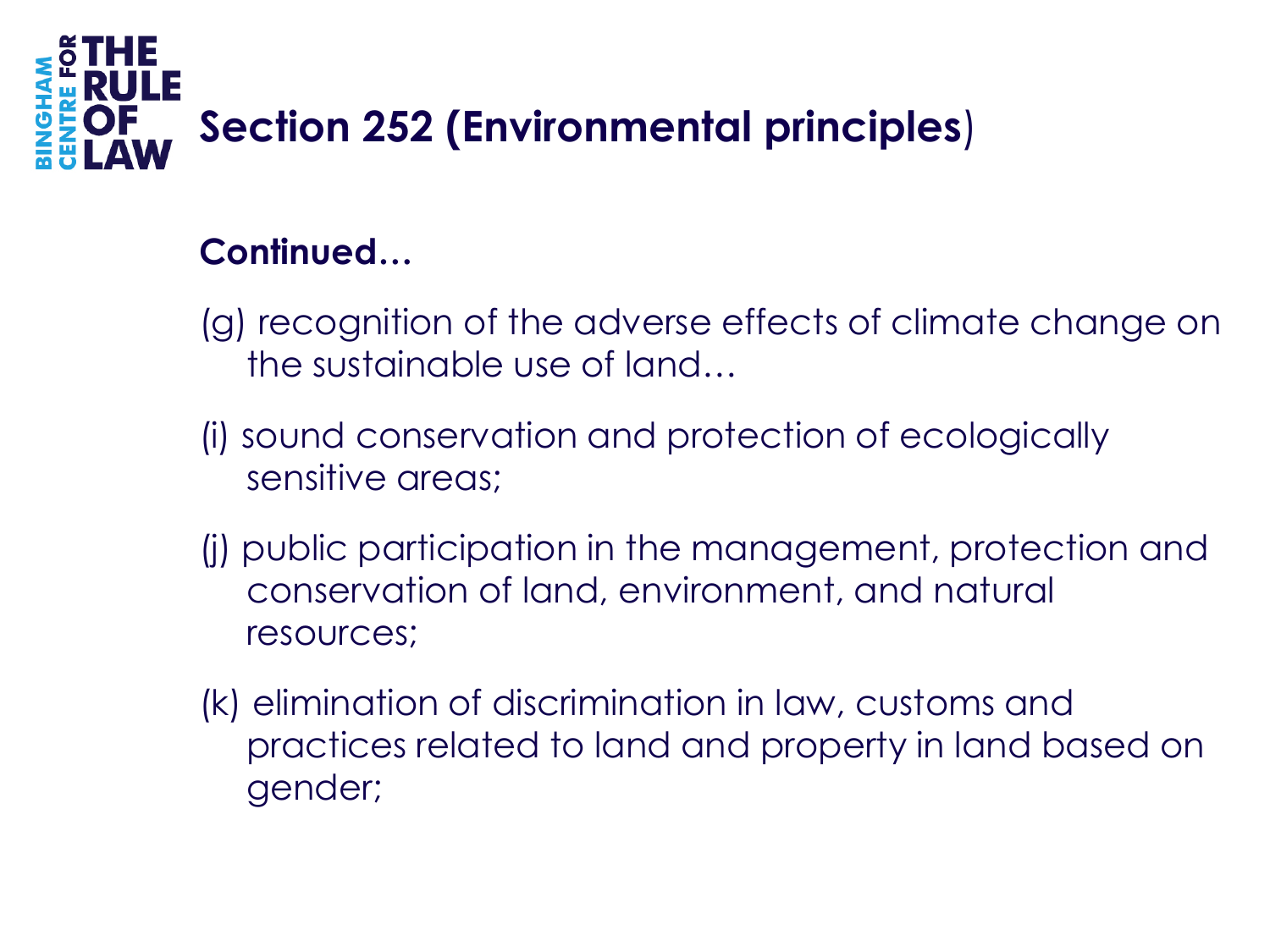

#### **Augmentation of Existing Rights in the Draft Constitution**

Also worth noting these improvements on the existing:

- More specific protection of a **free and independent media** (section 45)
- Freedoms of **conscience and religious belief**; assembly and association (sections 47-9) more specific and extensive than existing section 25, e.g.47 (3)- no person may be denied access to any institution, employment or facility or enjoyment of any right because of their religion.
- **Rights of Children** (section 54) and the **youth** (section 62) far more up to date and extensive than existing section 29
- Rights of the **disabled**(section 56) and the **sick** (section 65) again more up to date and extensive than existing section 31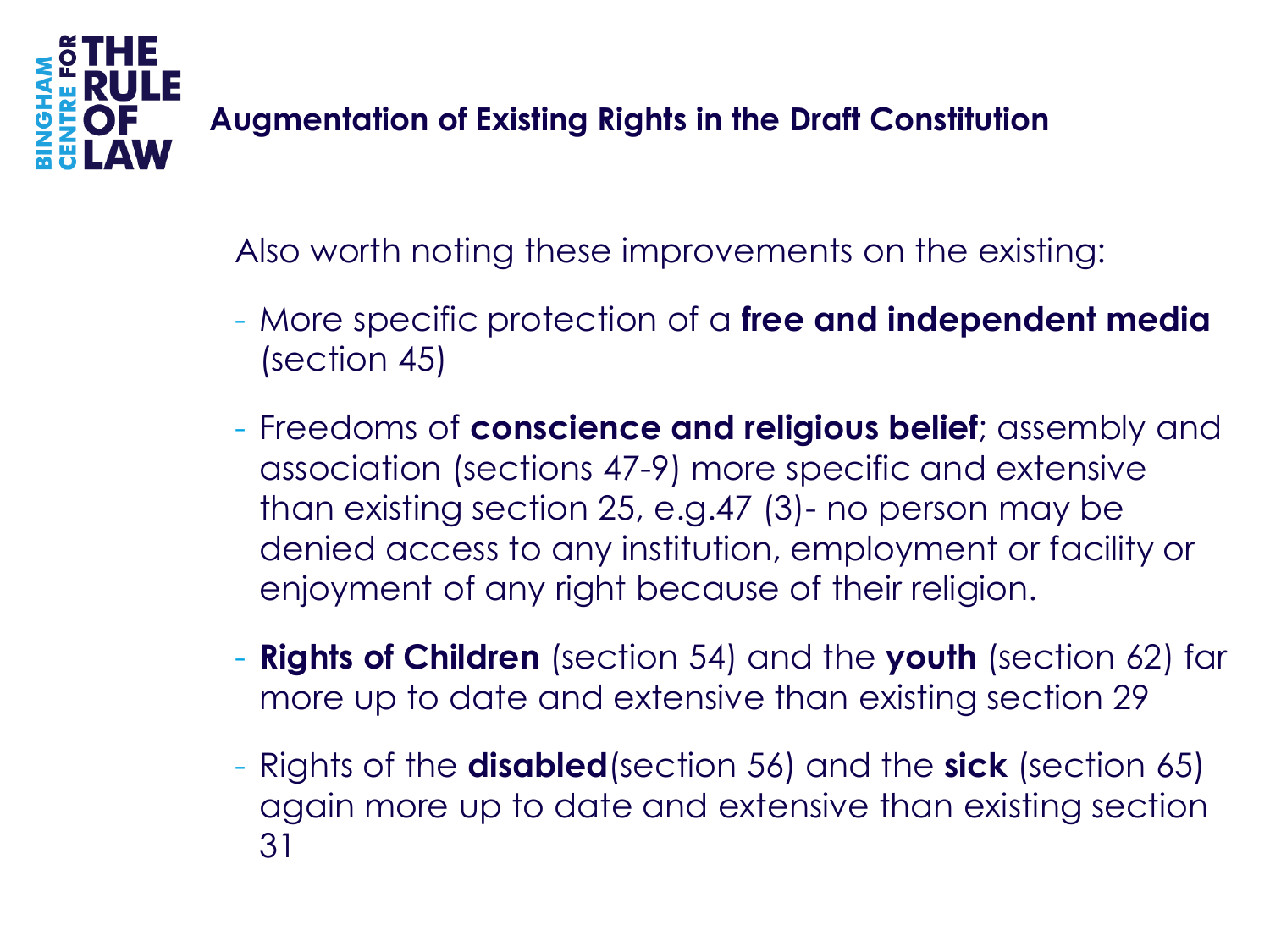

**Draft Constitution: The Mechanics for Upholding People's Rights**

- Section 46: Right of **Access to Information** (v. important)
- Access to Courts to challenge any infringement of fundamental rights: no fees – section 33(3)(b)
- **Wide standing provisions:** Section 33(2) facilitating public minded individuals or bodies to bring proceedings in High Court.
- Organisations may appear as **friends of the court** (s. 22(3)(e))
- **Formalities** to be kept to a minimum (section 35(3)(b)
- Claims about fundamental rights may be brought in the High Court (not just Supreme Court) for **declaration; injunction; conservatory order**; **compensation** and "an order for **judicial review**" (probably includes a quashing order, a mandatory order and prohibition)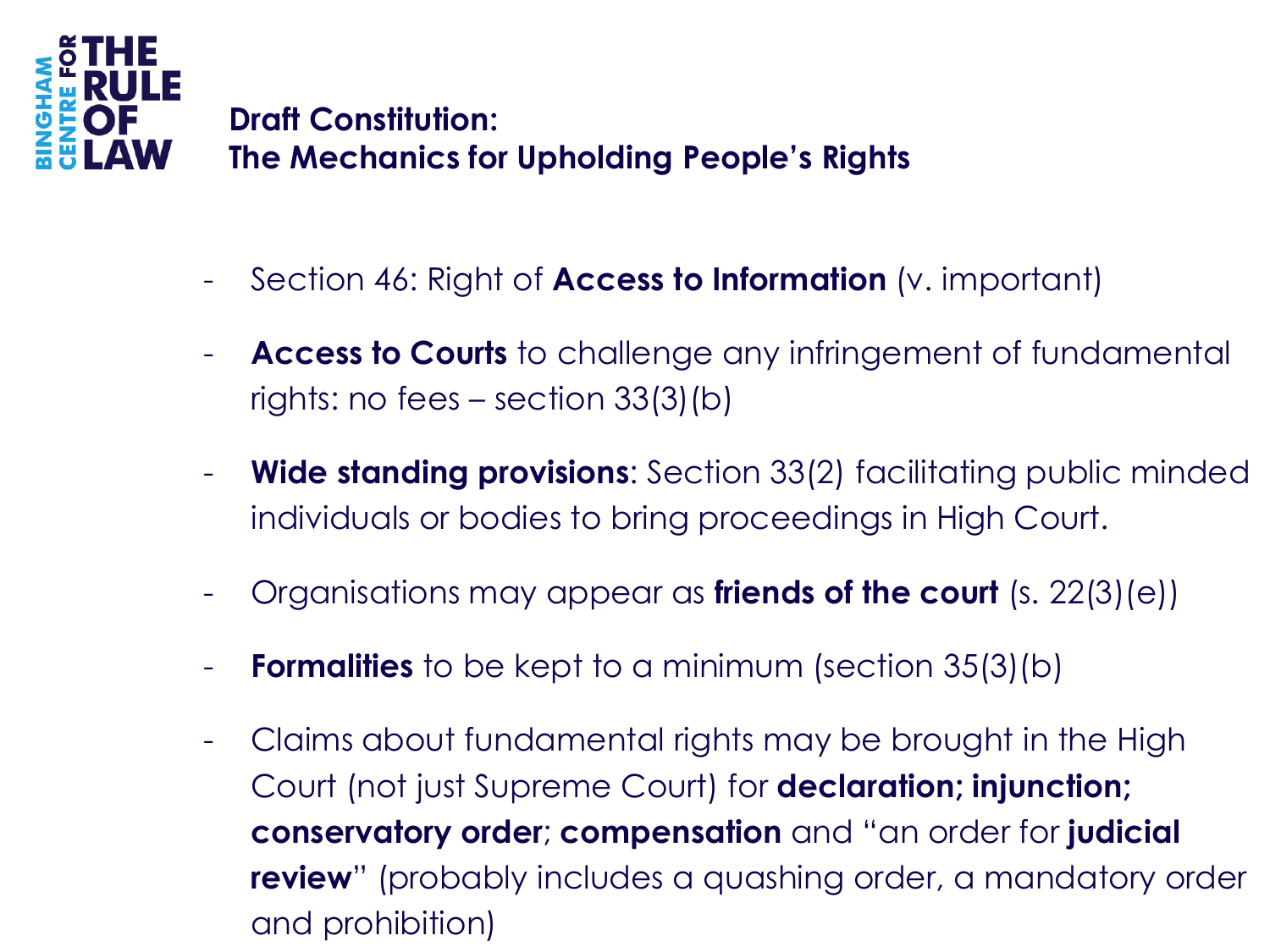

#### **Discussion Topics (1) Secularity**

**Would the Constitution Protect Against Religious Discrimination**?

# **Secularity**

- Suppose the constitution is adopted, everyone is given a copy and the institutions start to take shape.
- However, in 2030 a new President seeks to redefine the Gambia as an Islamic state and to ban the ringing of church bells on Sundays:
- What could be done by a small Christian NGO?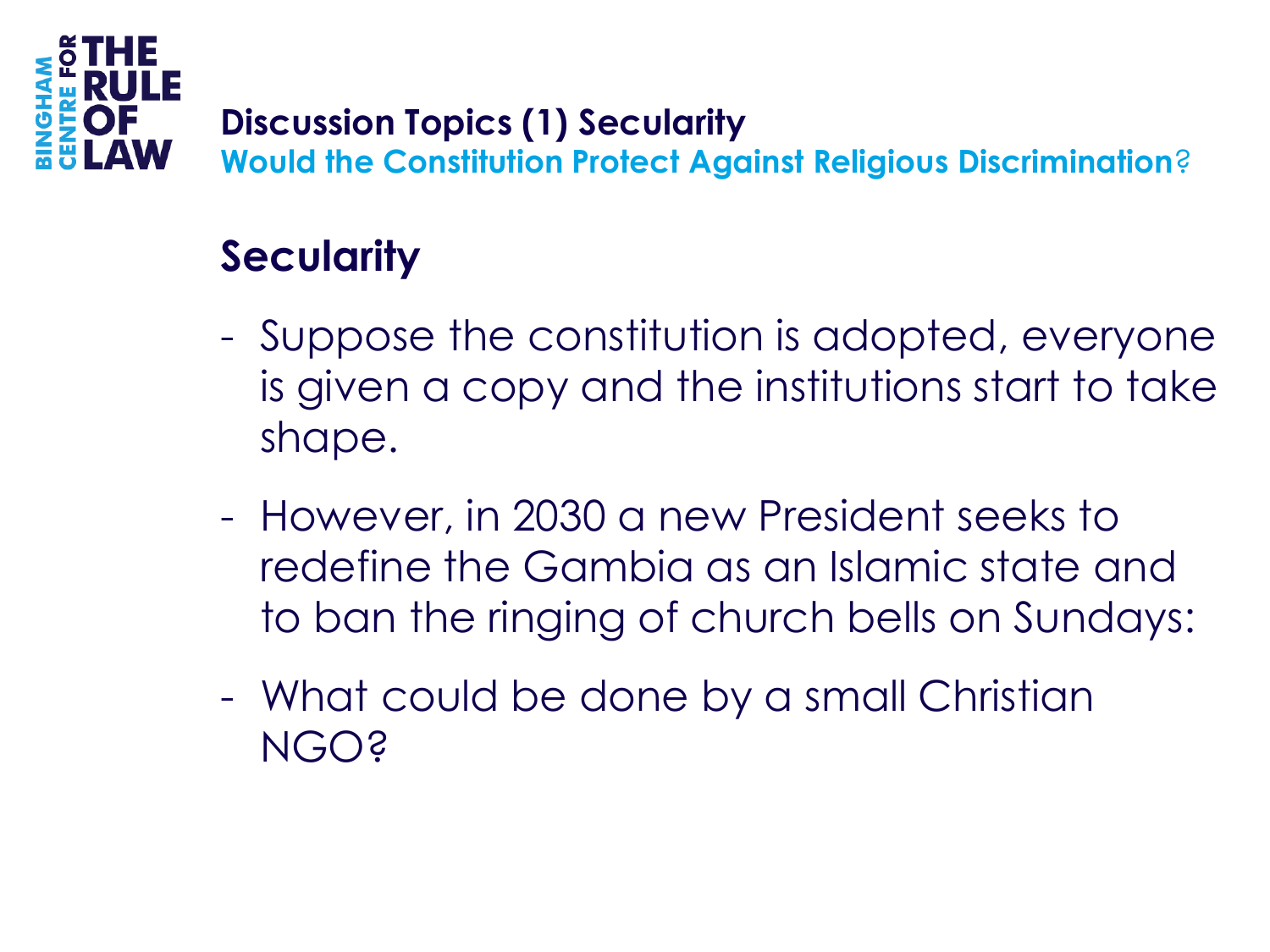

Note the Following Provisions of the Constitution:

- the declaration of a multi-party democratic state and sovereignty of the people (sections 1- 2);
- prohibition on any form of government otherwise than in accordance with the constitution section 7(2);
- prohibition on religious political parties (section 82(3));
- the prohibition on passing Bills to establish any religion as a state religion (section 151).
- Obligation on the state in section 11 to promote all forms of national and cultural expression; universal enjoyment of fundamental rights and freedoms (section 31(2);
- Right to freedom of conscience (section 47(1));
- Cultural rights (section 57);
- Right to non-discrimination on grounds of religion (section 67);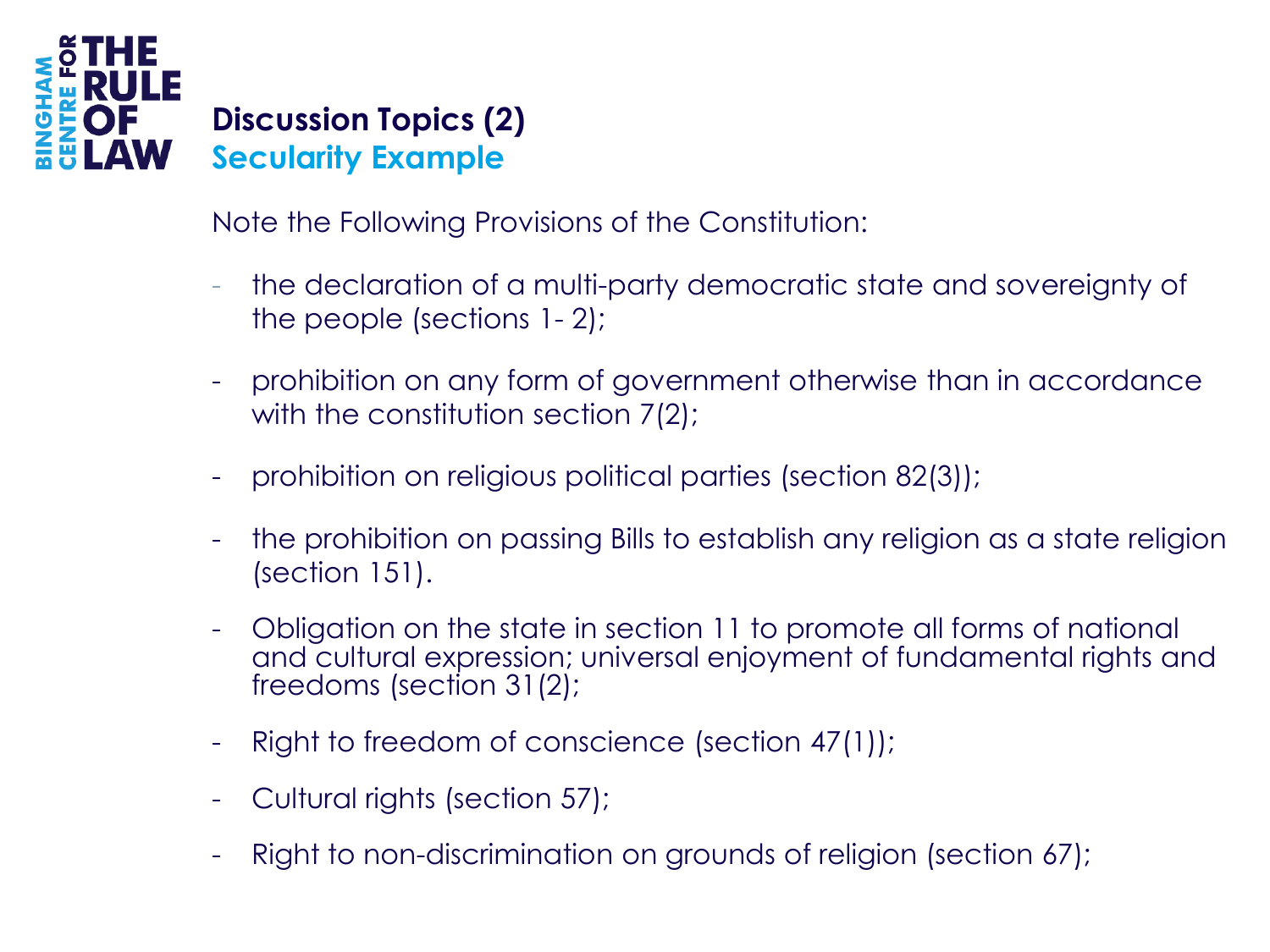

#### **Discussion Topics 3 Return to the abuses identified at the outset…**

- - Paramilitary groups detain people in illegal detention centres.
- - Police carry out brutal practices towards political dissidents; racial minorities or peaceful demonstrators
- - A disabled person is unfairly debarred from a job
- - The state shuts down media
- - Soldiers demand protection money
- - The state takes people's land to build a pipeline without proper compensation.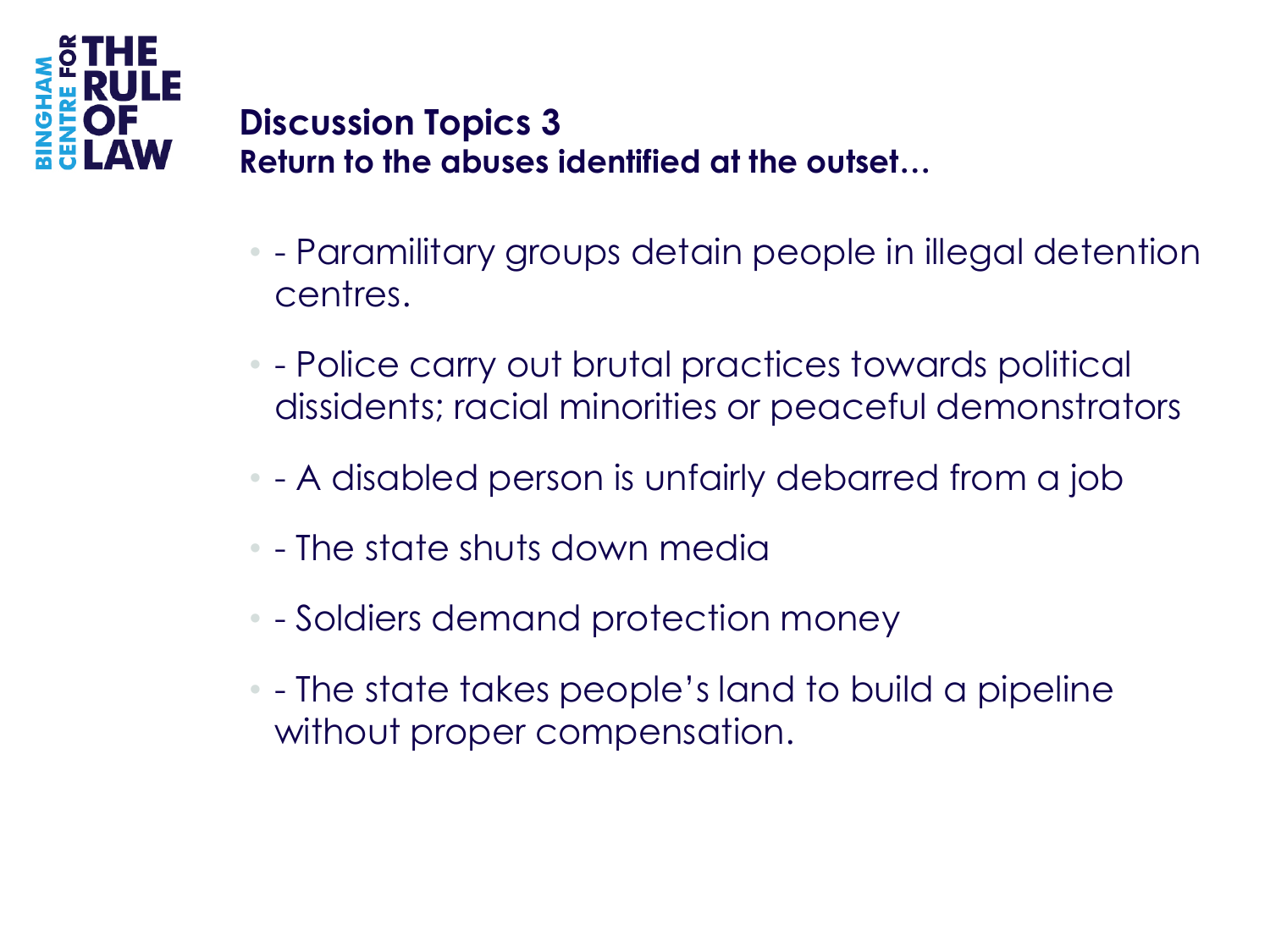

#### **Section 9(3) provides:**

(3) The courts may have due regard to international treaties on human rights to which The Gambia is a party where it considers it necessary to aid its interpretation or application of a provision of this Constitution with respect to any right or freedom.

- Strengthen Section 9(3) so as to require consideration of international law when interpreting the Bill of Rights, as for example Section 39 of the South Africa constitution?
- Require due regard to all international treaties on human rights- whether or not Gambia is a party?
- Require regard to be had to all international treaties to which Gambia is a party when interpreting the constitution?
- Another option would be to incorporate something like section 3(1) of the UK's Human Rights Act 1998 which provides that "So far as it is possible to do so, primary legislation and subordinate legislation must be read and given effect in a way which is compatible with the Convention rights.". This provision has proved highly effective in securing the embedding of rights into all of UK public law.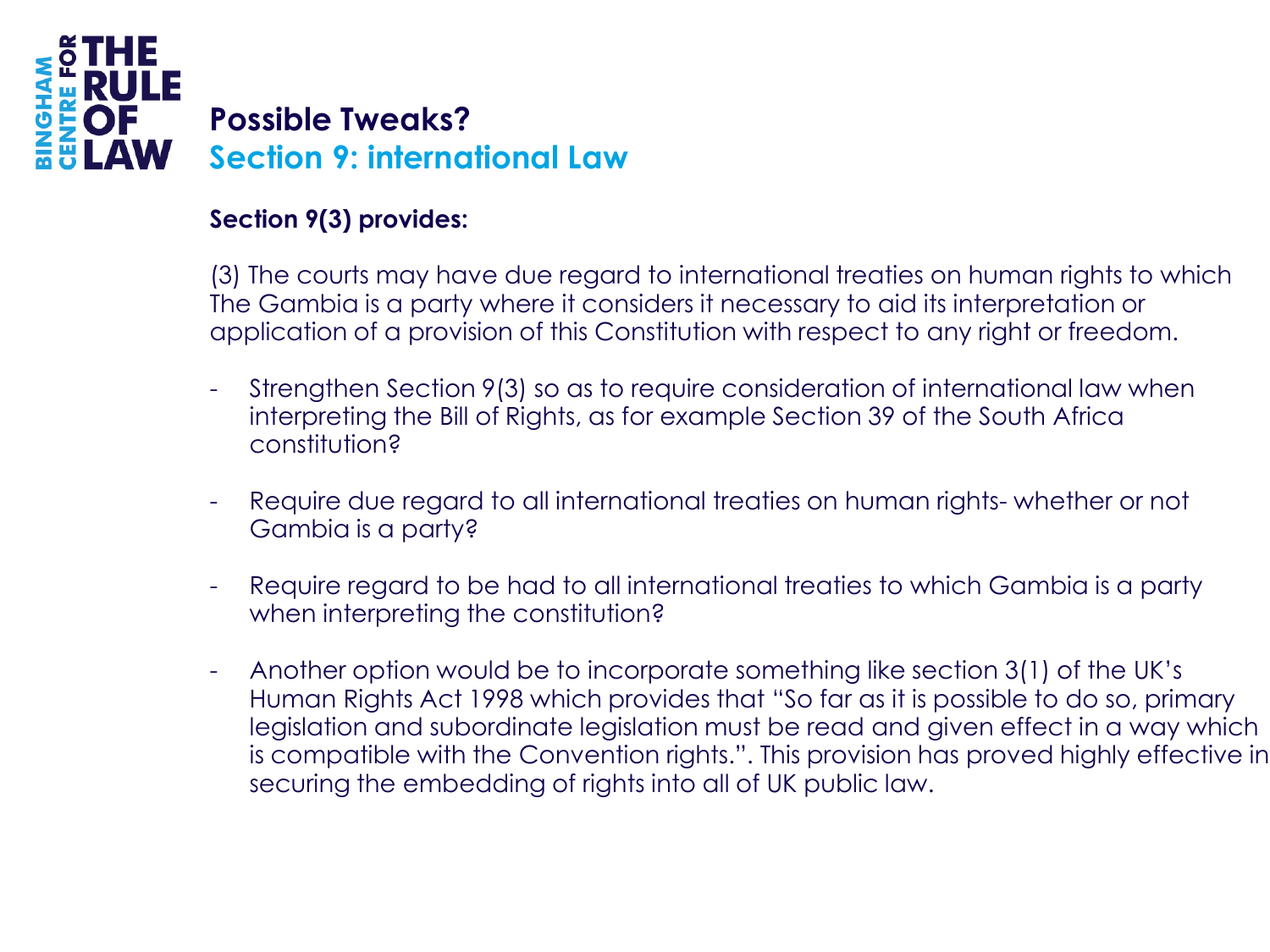

Section 39 of the South Africa constitution provides:

*39. (1) When interpreting the Bill of Rights, a court, tribunal or forum— (a) must promote the values that underlie an open and democratic society based on human dignity, equality and freedom; (b) must consider international law; and (c) may consider foreign law.*

*(2) When interpreting any legislation, and when developing the common law or customary law, every court, tribunal or forum must promote the spirit, purport and objects of the Bill of Rights.*

*(3) The Bill of Rights does not deny the existence of any other rights or freedoms that are recognised or conferred*  by common law, customary law or legislation, to the extent *that they are consistent with the Bill.*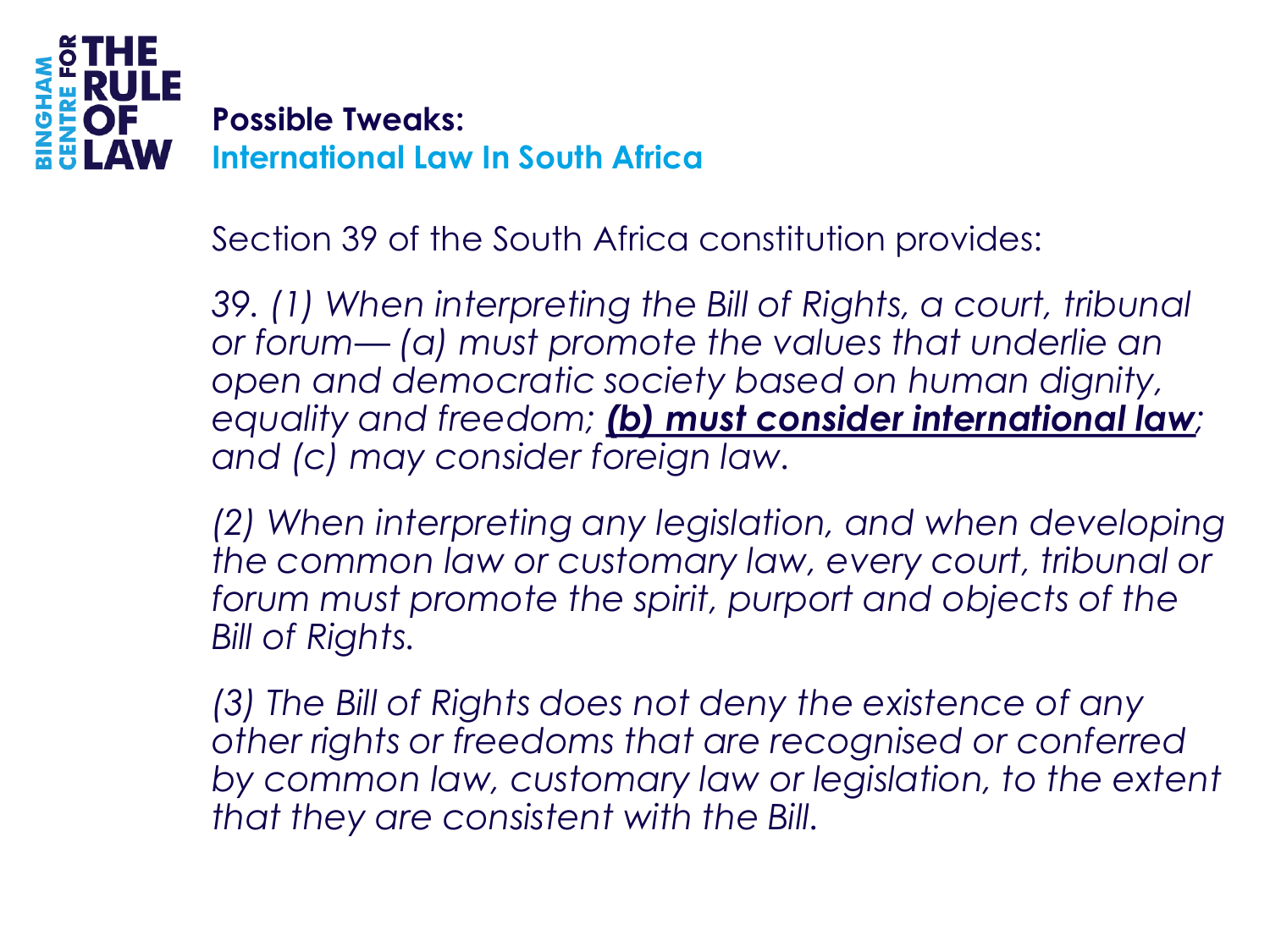

#### **Protections for non-governmental organisations/ civilsociety organisations**

- Protection of the work of non-governmental organisations and civil society organisations is an important component of establishing a culture of respect for the rule of law around the world.
- Suggest that section 45 (freedom of the media) could be extended to protect the freedom of non-governmental organisations.
- section 33 of the draft constitution provide specifically that NGOs be entitled to bring claims before the courts?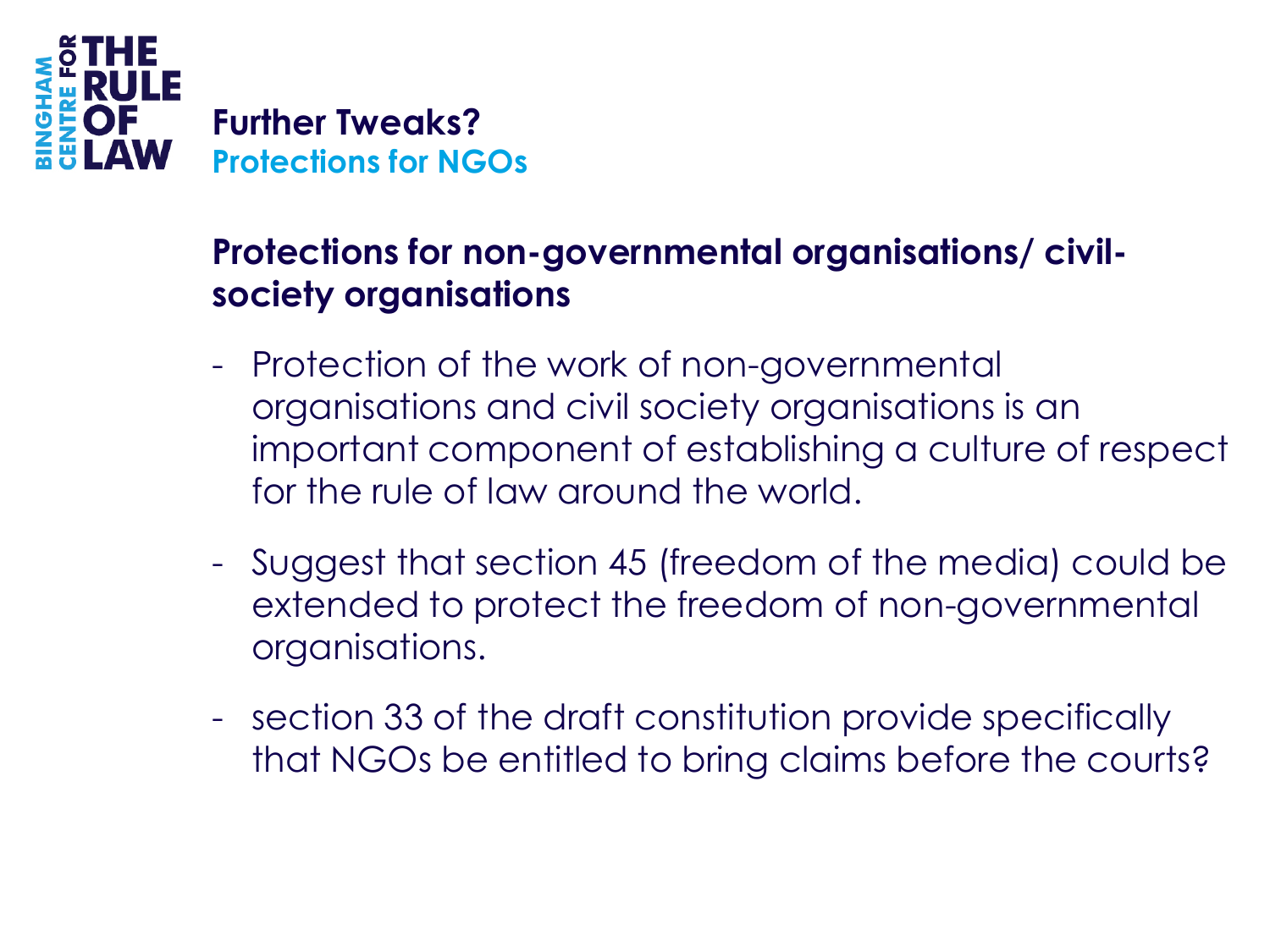

#### **Clarification of the wording of section 44 on freedom of expression**

- Section 44(2)(c) exempts from the right to freedom of expression "the uttering of abusive or threatening speech or writing that causes feelings of ill-will, disaffection or hostility".
- This wording is potentially too broad and could conceivably be open to abuse or place an excessive restriction on freedom of expression.
- See also provisions for disqualification from presidency
- Suggest the simple phrase "hate speech" has an international pedigree (see, for example, article 33(2)(c) of the Kenya Constitution).